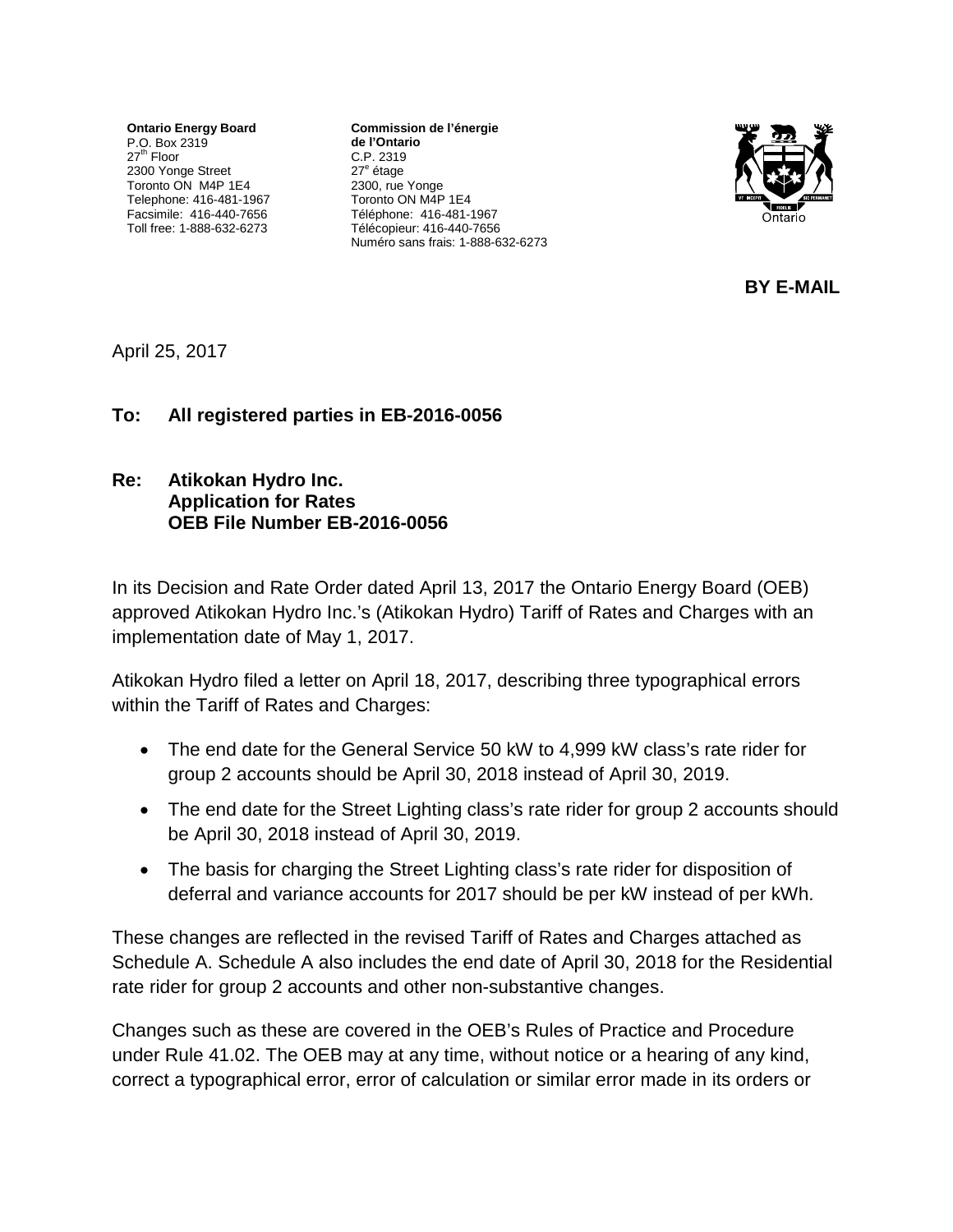decisions. The revised Tariff of Rates and Charges supersedes and replaces any previously approved 2017 distribution rates and charges.

Yours truly,

*Original Signed By*

Kirsten Walli Board Secretary

Att.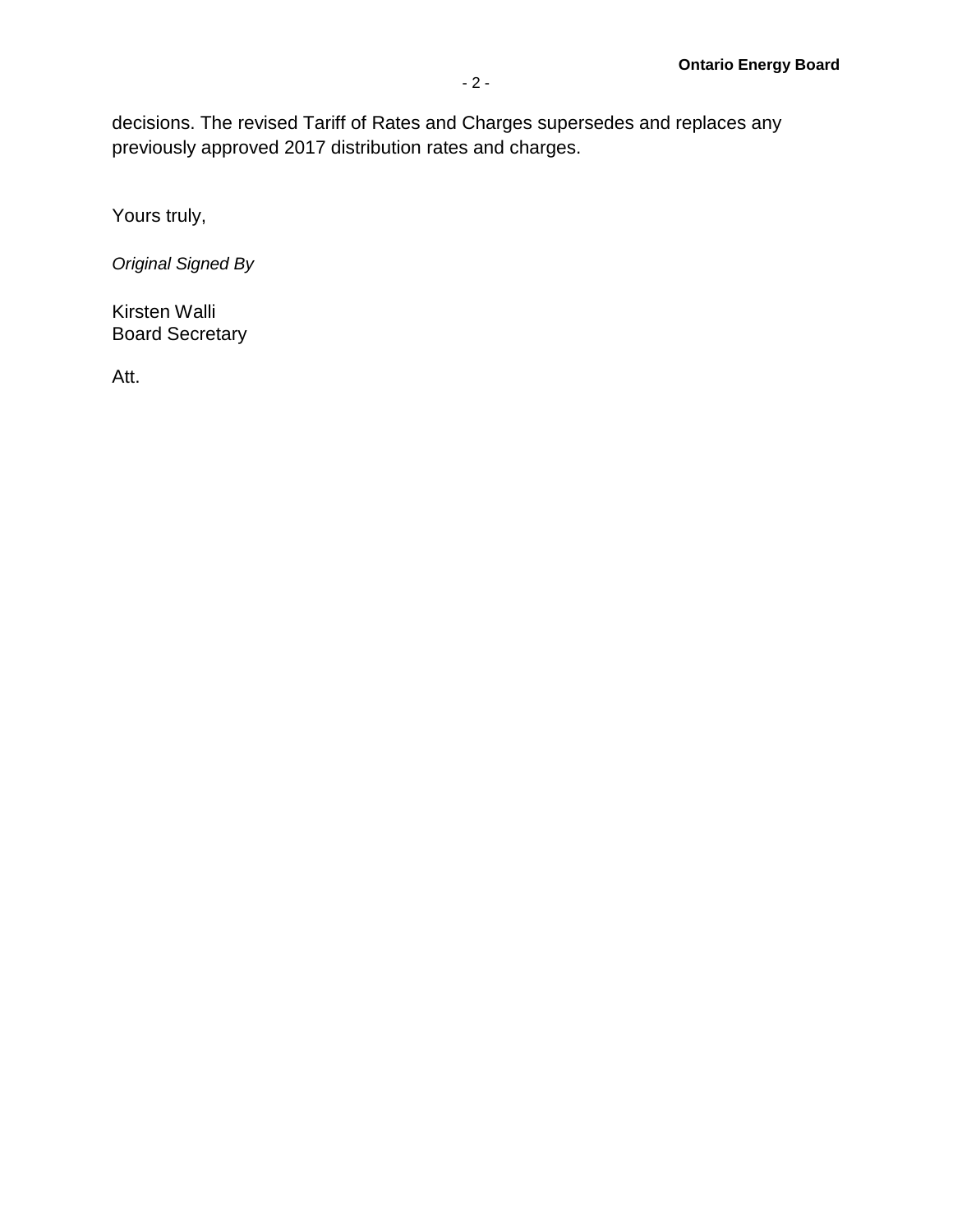# **SCHEDULE A – TARIFF OF RATES AND CHARGES RATE ORDER ATIKOKAN HYDRO INC. EB-2016-0056**

**APRIL 25, 2017**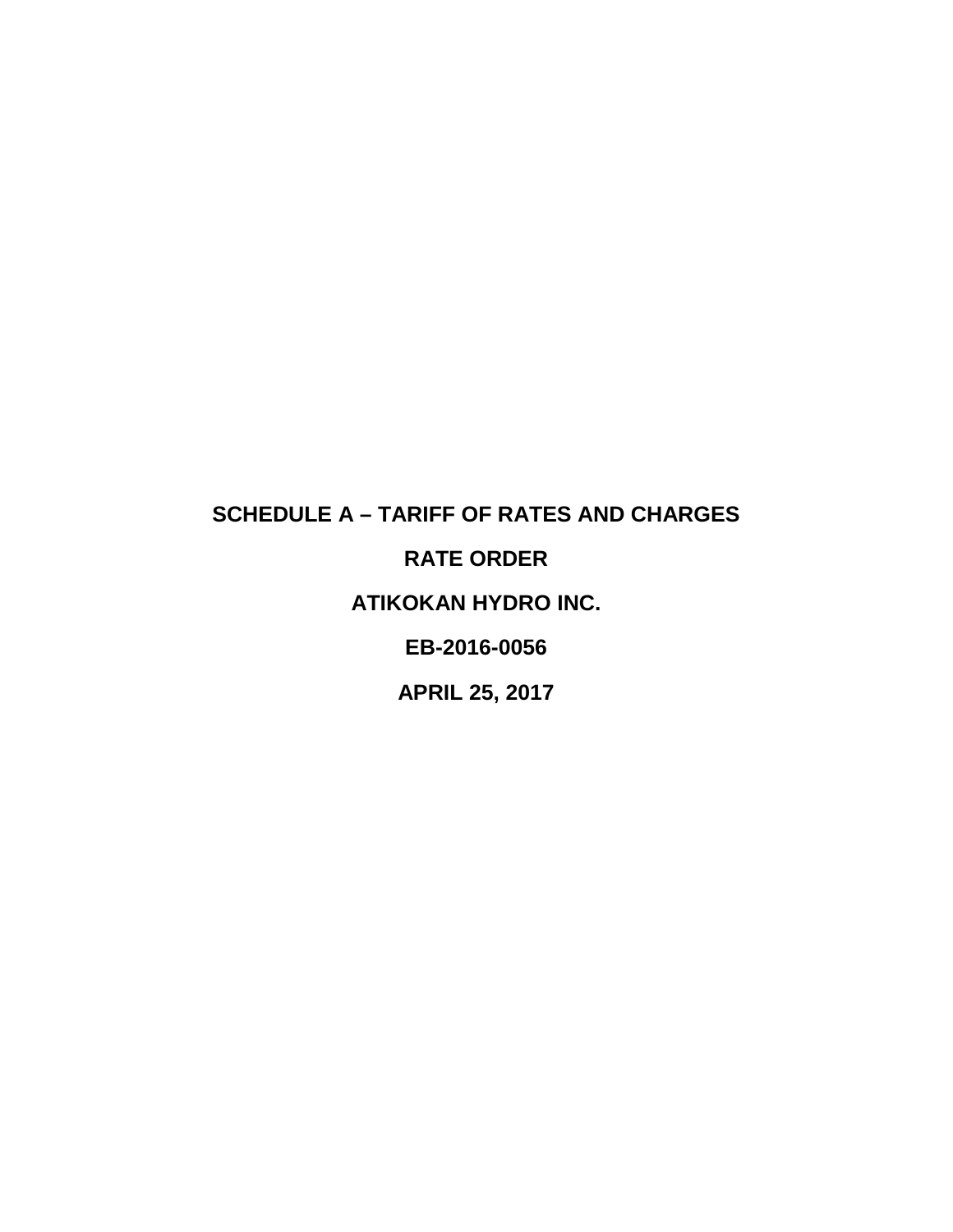**Effective and Implementation Date May 1, 2017**

**This schedule supersedes and replaces all previously approved schedules of Rates, Charges and Loss Factors**

**EB-2016-0056**

### **RESIDENTIAL SERVICE CLASSIFICATION**

This classification applies to an account taking electricity at 750 volts or less where the electricity is used exclusively in a separate metered living accommodation. Customers shall be residing in single-dwelling units that consist of a detached house or one unit of a semi-detached, duplex, triplex or quadruplex house, with a residential zoning. Separately metered dwellings within a town house complex or apartment building also qualify as residential customers. All customers are single-phase. Class B consumers are defined in accordance with O. Reg. 429/04. Further servicing details are available in the distributor's Conditions of Service.

#### **APPLICATION**

The application of these rates and charges shall be in accordance with the Licence of the Distributor and any Code or Order of the Ontario Energy Board, and amendments thereto as approved by the Ontario Energy Board, which may be applicable to the administration of this schedule.

No rates and charges for the distribution of electricity and charges to meet the costs of any work or service done or furnished for the purpose of the distribution of electricity shall be made except as permitted by this schedule, unless required by the Distributor's Licence or a Code or Order of the Ontario Energy Board, and amendments thereto as approved by the Ontario Energy Board, or as specified herein.

Unless specifically noted, this schedule does not contain any charges for the electricity commodity, be it under the Regulated Price Plan, a contract with a retailer or the wholesale market price, as applicable. In addition, the charges in the MONTHLY RATES AND CHARGES - Regulatory Component of this schedule do not apply to a customer that is an embedded wholesale market participant.

It should be noted that this schedule does not list any charges, assessments, or credits that are required by law to be invoiced by a distributor and that are not subject to Ontario Energy Board approval, such as the Debt Retirement Charge, the Global Adjustment and the HST.

| Service Charge                                                                                                                                                                            | \$     | 42.31    |
|-------------------------------------------------------------------------------------------------------------------------------------------------------------------------------------------|--------|----------|
| Rate Rider for Smart Metering Entity Charge - effective until October 31, 2018                                                                                                            | \$     | 0.79     |
| Rate Rider for Disposition of Group 2 Deferral/Variance Accounts (2017) - effective until April 30, 2018                                                                                  | \$     | 1.54     |
| <b>Distribution Volumetric Rate</b>                                                                                                                                                       | \$/kWh | 0.0075   |
| Rate Rider for Disposition of Global Adjustment Account (2017) - effective until April 30, 2018 - Applicable only<br>for Non-RPP customers                                                | \$/kWh | 0.0029   |
| Rate Rider for Disposition of Deferral/Variance Accounts (excluding Global Adjustment) (2017)<br>- effective until April 30, 2018                                                         | \$/kWh | 0.0001   |
| Rate Rider for Disposition of Deferral/Variance Accounts (excluding Global Adjustment) (2017) - effective until<br>April 30, 2018 - Applicable only for Non-Wholesale Market Participants | \$/kWh | (0.0033) |
| Rate Rider for Disposition of Account 1568 - effective until April 30, 2018                                                                                                               | \$/kWh | (0.0002) |
| Retail Transmission Rate - Network Service Rate                                                                                                                                           | \$/kWh | 0.0064   |
| Retail Transmission Rate - Transformation Connection Service Rate                                                                                                                         | \$/kWh | 0.0040   |
| <b>MONTHLY RATES AND CHARGES - Regulatory Component</b>                                                                                                                                   |        |          |
| Wholesale Market Service Rate - Not including CBR                                                                                                                                         | \$/kWh | 0.0032   |
| Capacity Based Recovery (CBR) - Applicable for Class B Customers                                                                                                                          | \$/kWh | 0.0004   |
| Rural or Remote Electricity Rate Protection Charge (RRRP)                                                                                                                                 | \$/kWh | 0.0021   |
| Standard Supply Service - Administrative Charge (if applicable)                                                                                                                           | \$     | 0.25     |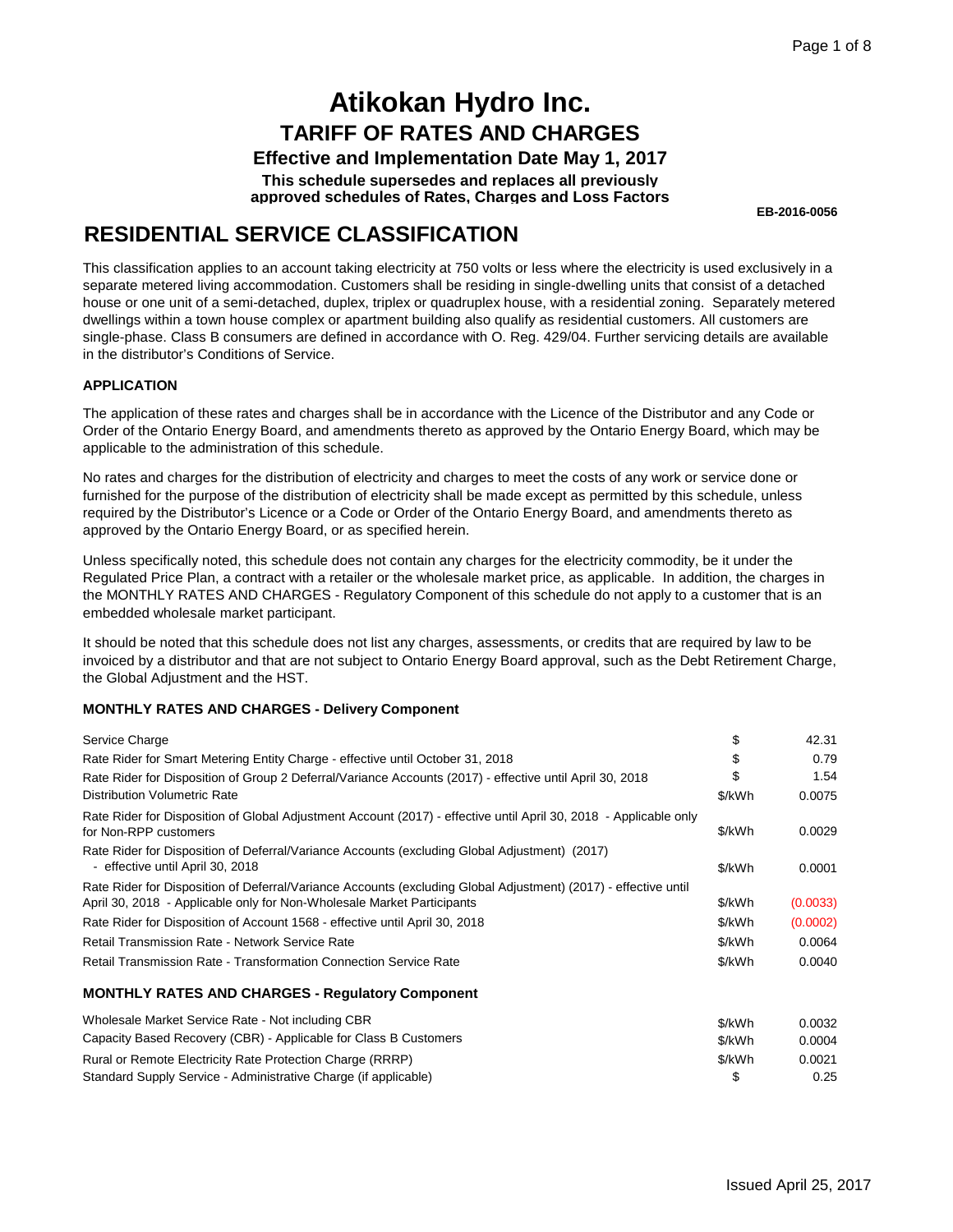#### **Effective and Implementation Date May 1, 2017**

**This schedule supersedes and replaces all previously approved schedules of Rates, Charges and Loss Factors**

**EB-2016-0056**

### **GENERAL SERVICE LESS THAN 50 KW SERVICE**

This classification applies to a non-residential account taking electricity at 750 volts or less whose average monthly maximum demand is less than, or is forecast to be less than, 50 kW. Class B consumers are defined in accordance with O. Reg. 429/04. Further servicing details are available in the distributor's Conditions of Service.

#### **APPLICATION**

The application of these rates and charges shall be in accordance with the Licence of the Distributor and any Code or Order of the Ontario Energy Board, and amendments thereto as approved by the Ontario Energy Board, which may be applicable to the administration of this schedule.

No rates and charges for the distribution of electricity and charges to meet the costs of any work or service done or furnished for the purpose of the distribution of electricity shall be made except as permitted by this schedule, unless required by the Distributor's Licence or a Code or Order of the Ontario Energy Board, and amendments thereto as approved by the Ontario Energy Board, or as specified herein.

Unless specifically noted, this schedule does not contain any charges for the electricity commodity, be it under the Regulated Price Plan, a contract with a retailer or the wholesale market price, as applicable. In addition, the charges in the MONTHLY RATES AND CHARGES - Regulatory Component of this schedule do not apply to a customer that is an embedded wholesale market participant.

It should be noted that this schedule does not list any charges, assessments, or credits that are required by law to be invoiced by a distributor and that are not subject to Ontario Energy Board approval, such as the Debt Retirement Charge, the Global Adjustment and the HST.

| Service Charge                                                                                                                                                                            | \$     | 76.23    |
|-------------------------------------------------------------------------------------------------------------------------------------------------------------------------------------------|--------|----------|
| Rate Rider for Smart Metering Entity Charge - effective until October 31, 2018                                                                                                            | \$     | 0.79     |
| <b>Distribution Volumetric Rate</b>                                                                                                                                                       | \$/kWh | 0.0047   |
| Rate Rider for Disposition of Global Adjustment Account (2017) - effective until April 30, 2018 - Applicable only<br>for Non-RPP customers                                                | \$/kWh | 0.0029   |
| Rate Rider for Disposition of Deferral/Variance Accounts (excluding Global Adjustment) (2017)<br>- effective until April 30, 2018                                                         | \$/kWh | 0.0001   |
| Rate Rider for Disposition of Deferral/Variance Accounts (excluding Global Adjustment) (2017) - effective until<br>April 30, 2018 - Applicable only for Non-Wholesale Market Participants | \$/kWh | (0.0033) |
| Rate Rider for Disposition of Group 2 Deferral/Variance Accounts (2017) - effective until April 30, 2018                                                                                  | \$/kWh | 0.0027   |
| Rate Rider for Dispostion of Lost Revenue Adjustment Mechanism (LRAM) costs (2017) - effective until April                                                                                |        |          |
| 30, 2018                                                                                                                                                                                  | \$/kWh | 0.0006   |
| Retail Transmission Rate - Network Service Rate                                                                                                                                           | \$/kWh | 0.0057   |
| Retail Transmission Rate - Transformation Connection Service Rate                                                                                                                         | \$/kWh | 0.0034   |
| <b>MONTHLY RATES AND CHARGES - Regulatory Component</b>                                                                                                                                   |        |          |
| Wholesale Market Service Rate - Not including CBR                                                                                                                                         | \$/kWh | 0.0032   |
| Capacity Based Recovery (CBR) - Applicable for Class B Customers                                                                                                                          | \$/kWh | 0.0004   |
| Rural or Remote Electricity Rate Protection Charge (RRRP)                                                                                                                                 | \$/kWh | 0.0021   |
| Standard Supply Service - Administrative Charge (if applicable)                                                                                                                           | \$     | 0.25     |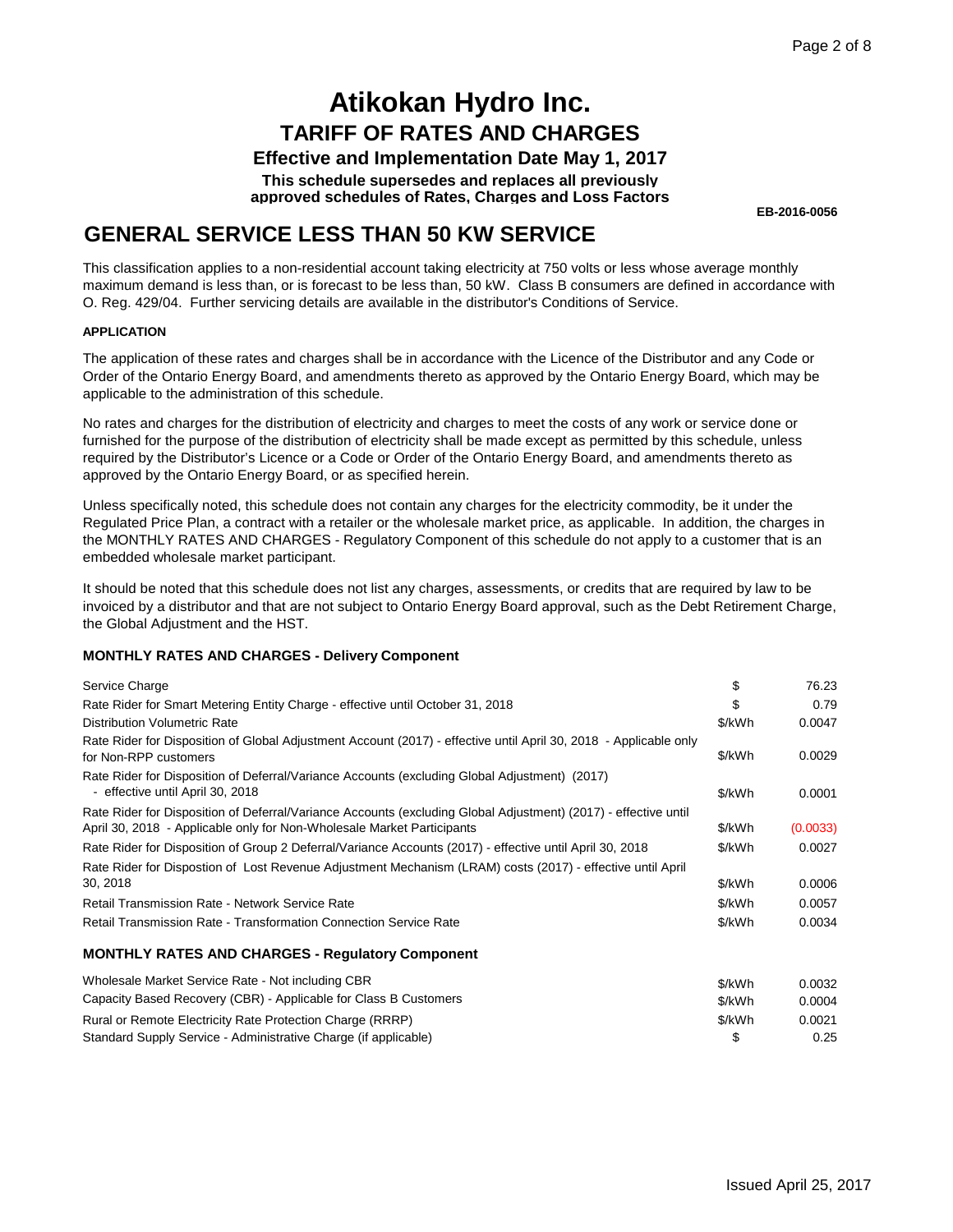**Effective and Implementation Date May 1, 2017**

**This schedule supersedes and replaces all previously approved schedules of Rates, Charges and Loss Factors**

**EB-2016-0056**

### **GENERAL SERVICE 50 TO 4,999 KW SERVICE CLASSIFICATION**

This classification applies to a non residential account whose average monthly maximum demand used for billing purposes is equal to or greater than, or is forecast to be equal to or greater than, 50kW but less than 5,000kW. Class A and Class B consumers are defined in accordance with O. Reg. 429/04. Further servicing details are available in the distributor's Conditions of Service.

#### **APPLICATION**

The application of these rates and charges shall be in accordance with the Licence of the Distributor and any Code or Order of the Ontario Energy Board, and amendments thereto as approved by the Ontario Energy Board, which may be applicable to the administration of this schedule.

No rates and charges for the distribution of electricity and charges to meet the costs of any work or service done or furnished for the purpose of the distribution of electricity shall be made except as permitted by this schedule, unless required by the Distributor's Licence or a Code or Order of the Ontario Energy Board, and amendments thereto as approved by the Ontario Energy Board, or as specified herein.

Unless specifically noted, this schedule does not contain any charges for the electricity commodity, be it under the Regulated Price Plan, a contract with a retailer or the wholesale market price, as applicable. In addition, the charges in the MONTHLY RATES AND CHARGES - Regulatory Component of this schedule do not apply to a customer that is an embedded wholesale market participant.

The rate rider for the disposition of Global Adjustment is only applicable to non-RPP Class B customers. It is not applicable to WMP, customers that transitioned between Class A and Class B during the variance account accumulation period, or to customers that were in Class A for the entire period. Customers who transitioned are to be charged or refunded their share of the variance disposed through customer specific billing adjustments. This rate rider is to be consistently applied for the entire period to the sunset date of the rate rider. In addition, this rate rider is applicable to all new non-RPP Class B customers.

It should be noted that this schedule does not list any charges, assessments, or credits that are required by law to be invoiced by a distributor and that are not subject to Ontario Energy Board approval, such as the Debt Retirement Charge, the Global Adjustment and the HST.

| Service Charge                                                                                                                                                                            | \$                | 563.69   |
|-------------------------------------------------------------------------------------------------------------------------------------------------------------------------------------------|-------------------|----------|
| <b>Distribution Volumetric Rate</b>                                                                                                                                                       | $\frac{1}{2}$ /kW | 3.7468   |
| Rate Rider for Disposition of Global Adjustment Account (2017) - effective until April 30, 2018 - Applicable only<br>for Non-RPP customers                                                | \$/kWh            | 0.0029   |
| Rate Rider for Disposition of Deferral/Variance Accounts (excluding Global Adjustment) (2017)<br>- effective until April 30, 2018                                                         | $\frac{1}{2}$ /kW | 0.0513   |
| Rate Rider for Disposition of Deferral/Variance Accounts (excluding Global Adjustment) (2017) - effective until<br>April 30, 2018 - Applicable only for Non-Wholesale Market Participants | $\frac{1}{2}$ /kW | (1.5750) |
| Rate Rider for Disposition of Group 2 Deferral/Variance Accounts (2017) - effective until April 30, 2018                                                                                  | $\frac{1}{2}$ /kW | 0.9381   |
| Rate Rider for Dispostion of Lost Revenue Adjustment Mechanism (LRAM) costs (2017) - effective until April                                                                                |                   |          |
| 30, 2018                                                                                                                                                                                  | $\frac{1}{2}$ /kW | (0.0308) |
| Retail Transmission Rate - Network Service Rate                                                                                                                                           | $\frac{1}{2}$ /kW | 2.3017   |
| Retail Transmission Rate - Line and Transformation Connection Service Rate                                                                                                                | $\frac{1}{2}$ /kW | 1.3767   |
| Retail Transmission Rate - Network Service Rate - Interval Metered                                                                                                                        | \$/kW             | 2.4419   |
| Retail Transmission Rate - Line and Transformation Connection Service Rate - Interval Metered                                                                                             | $\frac{1}{2}$ /kW | 1.5216   |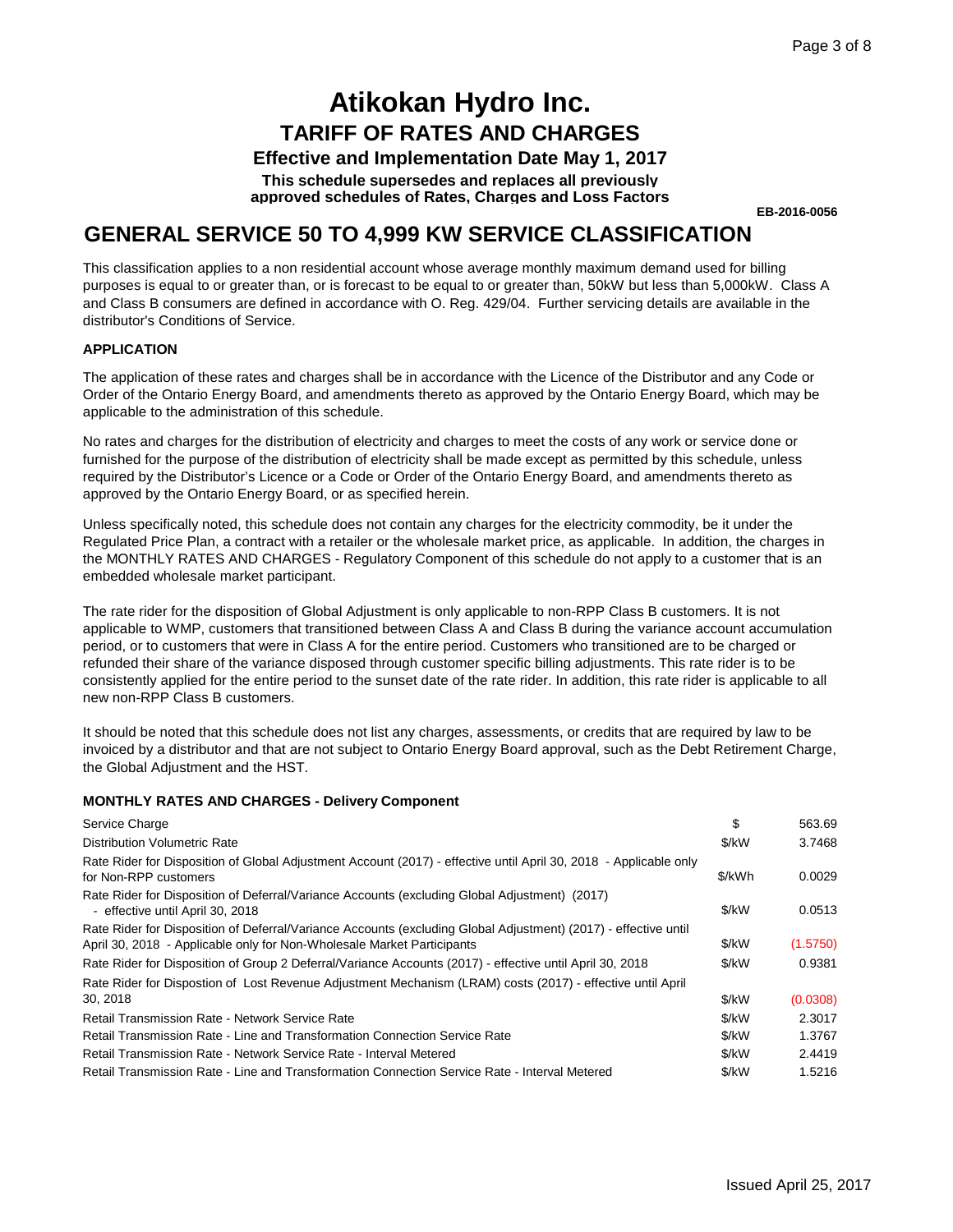#### **Effective and Implementation Date May 1, 2017**

**This schedule supersedes and replaces all previously approved schedules of Rates, Charges and Loss Factors**

**EB-2016-0056**

#### **MONTHLY RATES AND CHARGES - Regulatory Component**

| Wholesale Market Service Rate - Not including CBR<br>Capacity Based Recovery (CBR) - Applicable for Class B Customers | \$/kWh<br>\$/kWh | 0.0032<br>0.0004 |
|-----------------------------------------------------------------------------------------------------------------------|------------------|------------------|
| Rural or Remote Electricity Rate Protection Charge (RRRP)                                                             | \$/kWh           | 0.0021           |
| Standard Supply Service - Administrative Charge (if applicable)                                                       |                  | 0.25             |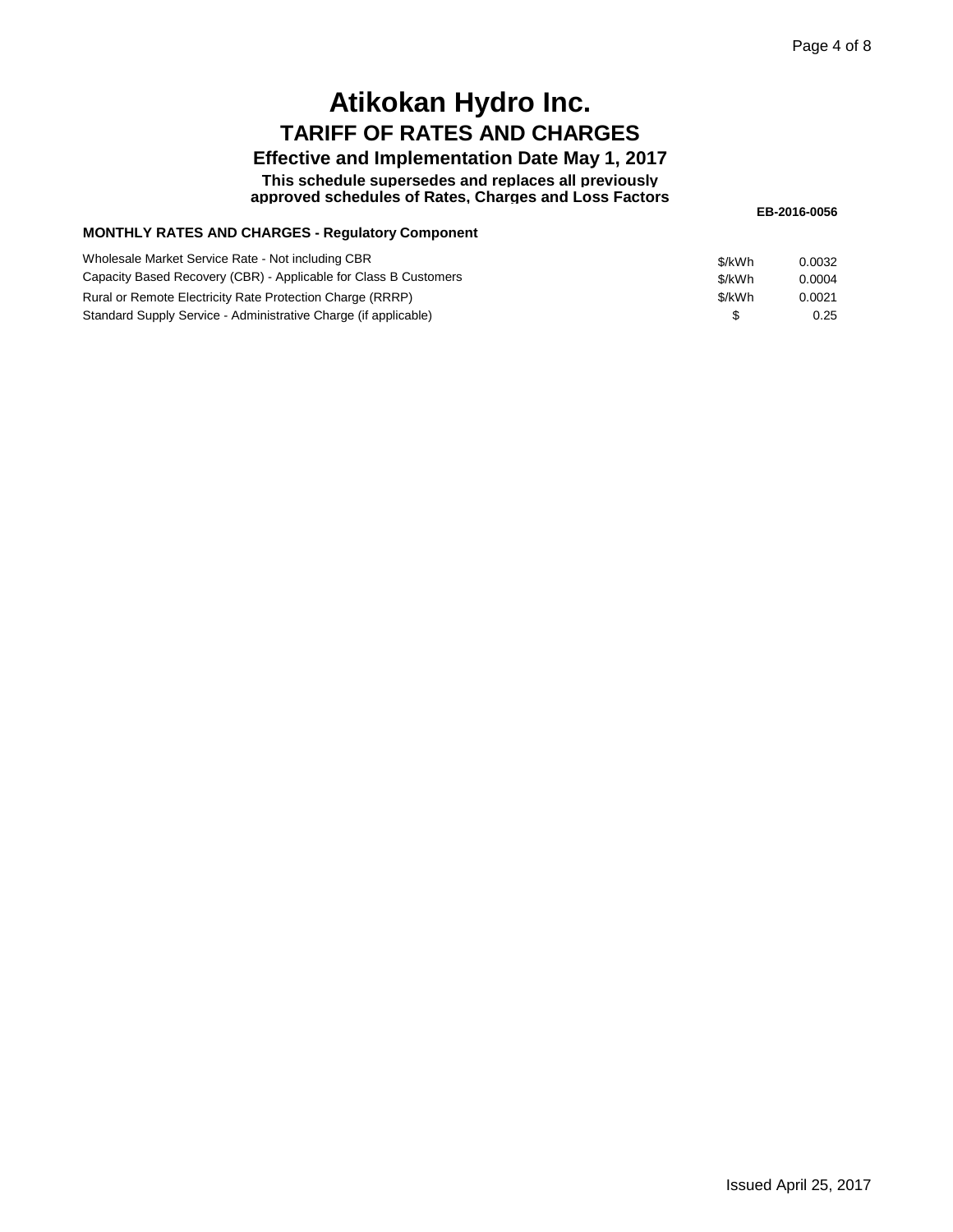**Effective and Implementation Date May 1, 2017**

**This schedule supersedes and replaces all previously approved schedules of Rates, Charges and Loss Factors**

**EB-2016-0056**

### **STREET LIGHTING SERVICE CLASSIFICATION**

This classification applies to an account for roadway lighting with a Municipality, Regional Municipality, Ministry of Transportation and private roadway lighting, controlled by photo cells. The consumption for these customers will be based on the calculated connected load times the required lighting times established in the approved Ontario Energy Board street lighting load shape template. Class B consumers are defined in accordance with O. Reg. 429/04. Further servicing details are available in the distributor's Conditions of Service.

#### **APPLICATION**

The application of these rates and charges shall be in accordance with the Licence of the Distributor and any Code or Order of the Ontario Energy Board, and amendments thereto as approved by the Ontario Energy Board, which may be applicable to the administration of this schedule.

No rates and charges for the distribution of electricity and charges to meet the costs of any work or service done or furnished for the purpose of the distribution of electricity shall be made except as permitted by this schedule, unless required by the Distributor's Licence or a Code or Order of the Ontario Energy Board, and amendments thereto as approved by the Ontario Energy Board, or as specified herein.

Unless specifically noted, this schedule does not contain any charges for the electricity commodity, be it under the Regulated Price Plan, a contract with a retailer or the wholesale market price, as applicable. In addition, the charges in the MONTHLY RATES AND CHARGES - Regulatory Component of this schedule do not apply to a customer that is an embedded wholesale market participant.

It should be noted that this schedule does not list any charges, assessments, or credits that are required by law to be invoiced by a distributor and that are not subject to Ontario Energy Board approval, such as the Debt Retirement Charge, the Global Adjustment and the HST.

#### **MONTHLY RATES AND CHARGES - Delivery Component**

| Service Charge (per connection)                                                                                                                                                           | \$     | 14.44    |
|-------------------------------------------------------------------------------------------------------------------------------------------------------------------------------------------|--------|----------|
| <b>Distribution Volumetric Rate</b>                                                                                                                                                       | \$/kW  | 10.2167  |
| Rate Rider for Disposition of Global Adjustment Account (2017) - effective until April 30, 2018 - Applicable only<br>for Non-RPP customers                                                | \$/kWh | 0.0029   |
| Rate Rider for Disposition of Deferral/Variance Accounts (excluding Global Adjustment) (2017)<br>- effective until April 30, 2018                                                         | \$/kW  | 0.0469   |
| Rate Rider for Disposition of Deferral/Variance Accounts (excluding Global Adjustment) (2017) - effective until<br>April 30, 2018 - Applicable only for Non-Wholesale Market Participants | \$/kW  | (1.0583) |
| Rate Rider for Disposition of Group 2 Deferral/Variance Accounts (2017) - effective until April 30, 2018                                                                                  | \$/kW  | 0.8577   |
| Rate Rider for Dispostion of Lost Revenue Adjustment Mechanism (LRAM) costs (2017) - effective until April                                                                                |        |          |
| 30, 2018                                                                                                                                                                                  | \$/kW  | (0.6478) |
| Retail Transmission Rate - Network Service Rate                                                                                                                                           | \$/kW  | 1.7360   |
| Retail Transmission Rate - Line and Transformation Connection Service Rate                                                                                                                | \$/kW  | 1.0641   |
| <b>MONTHLY RATES AND CHARGES - Requiatory Component</b>                                                                                                                                   |        |          |
| Wholesale Market Service Rate - Not including CBR                                                                                                                                         | \$/kWh | 0.0032   |
| Capacity Based Recovery (CBR) - Applicable for Class B Customers                                                                                                                          | \$/kWh | 0.0004   |
| Rural or Remote Electricity Rate Protection Charge (RRRP)                                                                                                                                 | \$/kWh | 0.0021   |

Standard Supply Service - Administrative Charge (if applicable) \$ 0.25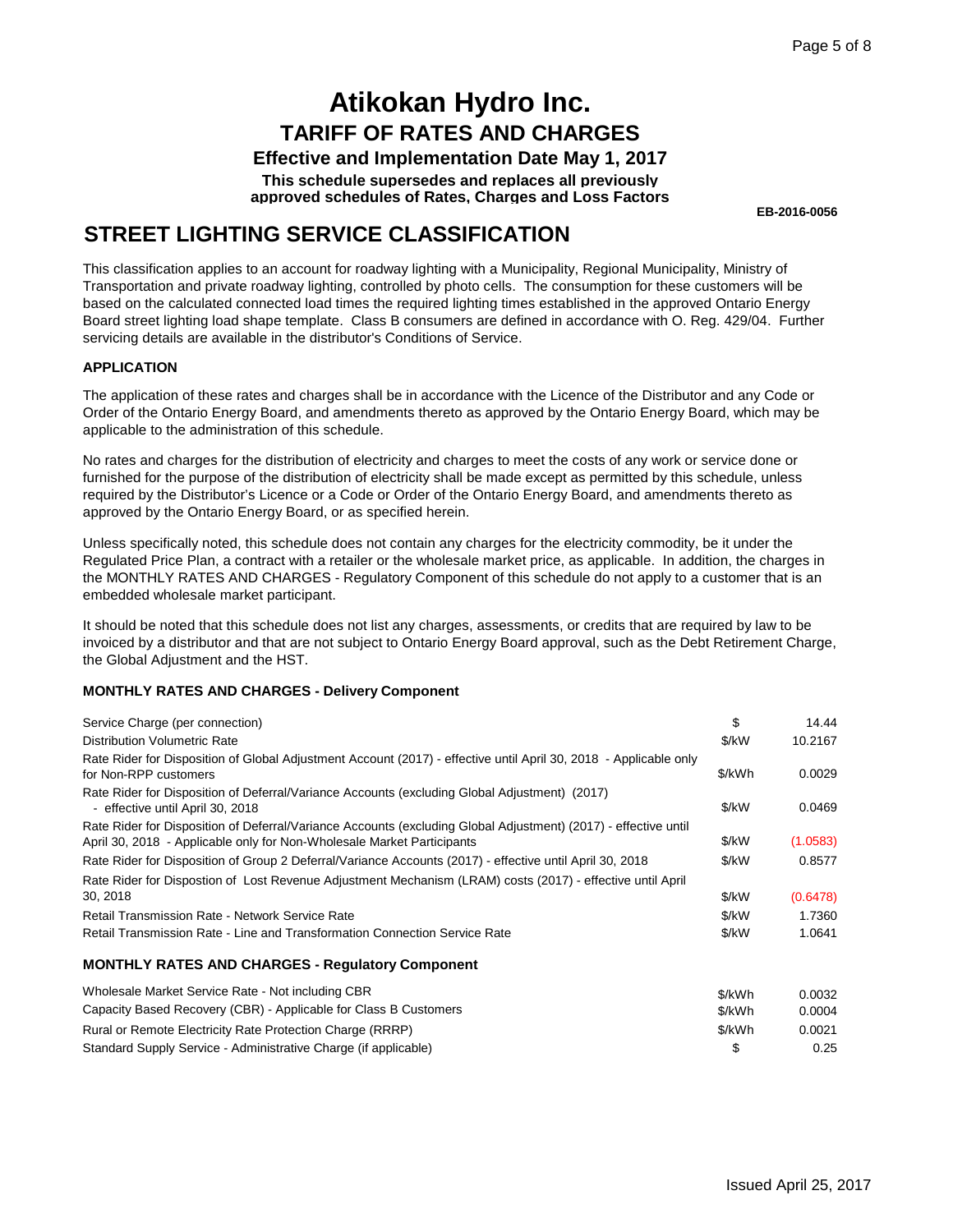### **Effective and Implementation Date May 1, 2017**

**This schedule supersedes and replaces all previously approved schedules of Rates, Charges and Loss Factors**

**EB-2016-0056**

### **microFIT SERVICE CLASSIFICATION**

This classification applies to an electricity generation facility contracted under the Independent Electricity System Operator's microFIT program and connected to the distributor's distribution system. Further servicing details are available in the distributor's Conditions of Service.

#### **APPLICATION**

The application of these rates and charges shall be in accordance with the Licence of the Distributor and any Code or Order of the Ontario Energy Board, and amendments thereto as approved by the Ontario Energy Board, which may be applicable to the administration of this schedule.

No rates and charges for the distribution of electricity and charges to meet the costs of any work or service done or furnished for the purpose of the distribution of electricity shall be made except as permitted by this schedule, unless required by the Distributor's Licence or a Code or Order of the Ontario Energy Board, and amendments thereto as approved by the Ontario Energy Board, or as specified herein.

Unless specifically noted, this schedule does not contain any charges for the electricity commodity, be it under the Regulated Price Plan, a contract with a retailer or the wholesale market price, as applicable.

It should be noted that this schedule does not list any charges, assessments, or credits that are required by law to be invoiced by a distributor and that are not subject to Ontario Energy Board approval, such as the Debt Retirement Charge, the Global Adjustment and the HST.

| Service Charge                                                                            | \$    | 5.40   |
|-------------------------------------------------------------------------------------------|-------|--------|
|                                                                                           |       |        |
| <b>ALLOWANCES</b>                                                                         |       |        |
| Transformer Allowance for Ownership - per kW of billing demand/month                      | \$/kW | (0.29) |
| Primary Metering Allowance for transformer losses - applied to measured demand and energy | %     | (1.00) |
|                                                                                           |       |        |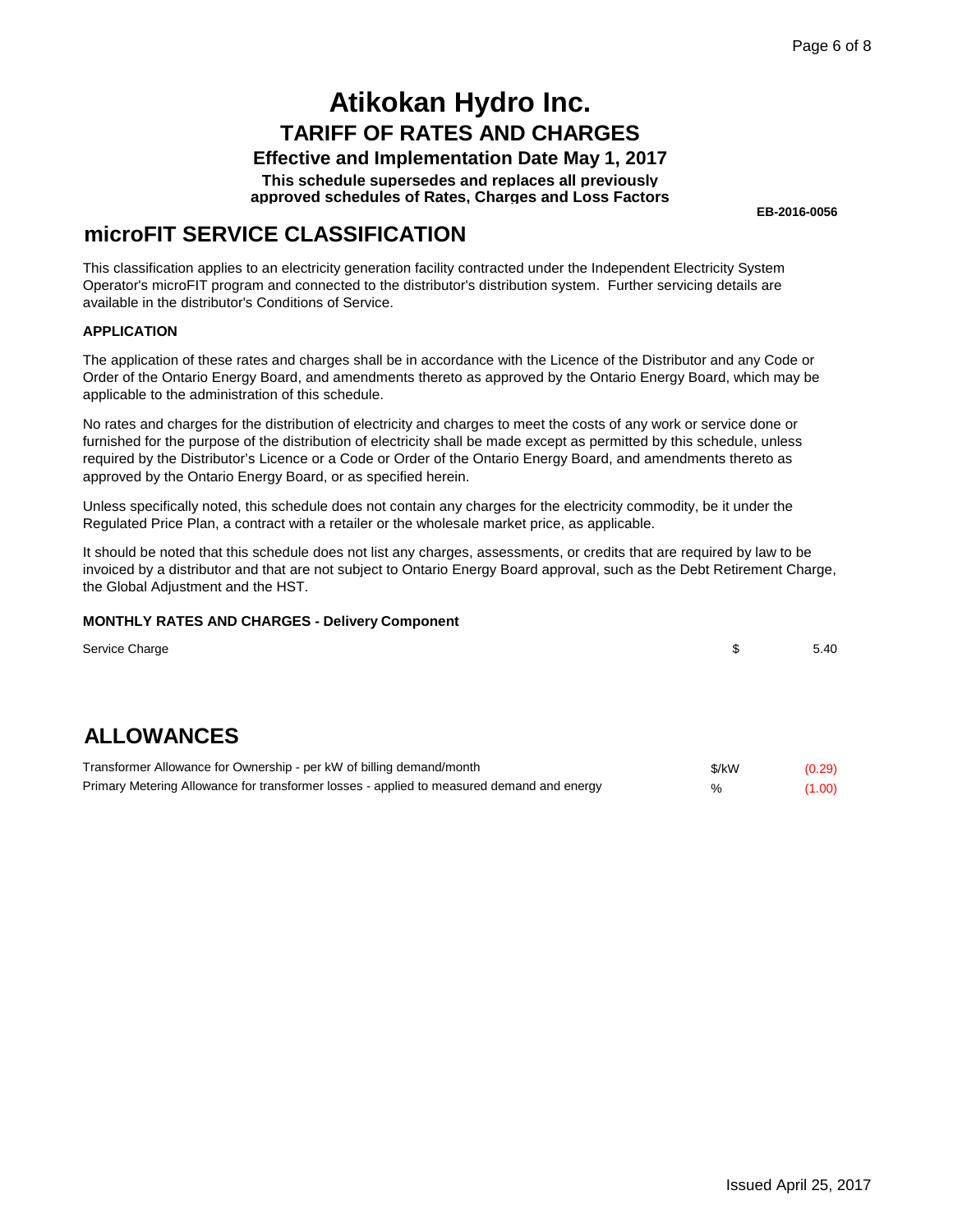### **Effective and Implementation Date May 1, 2017**

**This schedule supersedes and replaces all previously approved schedules of Rates, Charges and Loss Factors**

**EB-2016-0056**

### **SPECIFIC SERVICE CHARGES**

The application of these rates and charges shall be in accordance with the Licence of the Distributor and any Code or Order of the Ontario Energy Board, and amendments thereto as approved by the Ontario Energy Board, which may be applicable to the administration of this schedule.

No charges to meet the costs of any work or service done or furnished for the purpose of the distribution of electricity shall be made except as permitted by this schedule, unless required by the Distributor's Licence or a Code or Order of the Ontario Energy Board, and amendments thereto as approved by the Ontario Energy Board, or as specified herein.

It should be noted that this schedule does not list any charges, assessments, or credits that are required by law to be invoiced by a distributor and that are not subject to Ontario Energy Board approval, such as the Debt Retirement Charge, the Global Adjustment and the HST.

| <b>Customer Administration</b>                                                            |      |        |
|-------------------------------------------------------------------------------------------|------|--------|
| Returned cheque (plus bank charges)                                                       | \$   | 25.00  |
| Account set up charge/change of occupancy charge (plus credit agency costs if applicable) | \$   | 25.00  |
| Special meter reads                                                                       | \$   | 25.00  |
| <b>Non-Payment of Account</b>                                                             |      |        |
| Late payment - per month                                                                  | $\%$ | 1.50   |
| Late payment - per annum                                                                  | $\%$ | 19.56  |
| Collection of account charge - no disconnection                                           | \$   | 25.00  |
| Disconnect/reconnect at meter - during regular hours                                      | \$   | 28.00  |
| Disconnect/reconnect at meter - after regular hours                                       | \$   | 315.00 |
| Disconnect/reconnect at pole - during regular hours                                       | \$   | 28.00  |
| Disconnect/reconnect at pole - after regular hours                                        | \$   | 315.00 |
| Other                                                                                     |      |        |
| Specific charge for access to the power poles - per pole/year                             |      |        |
| (with the exception of wireless attachments)                                              | \$   | 22.35  |